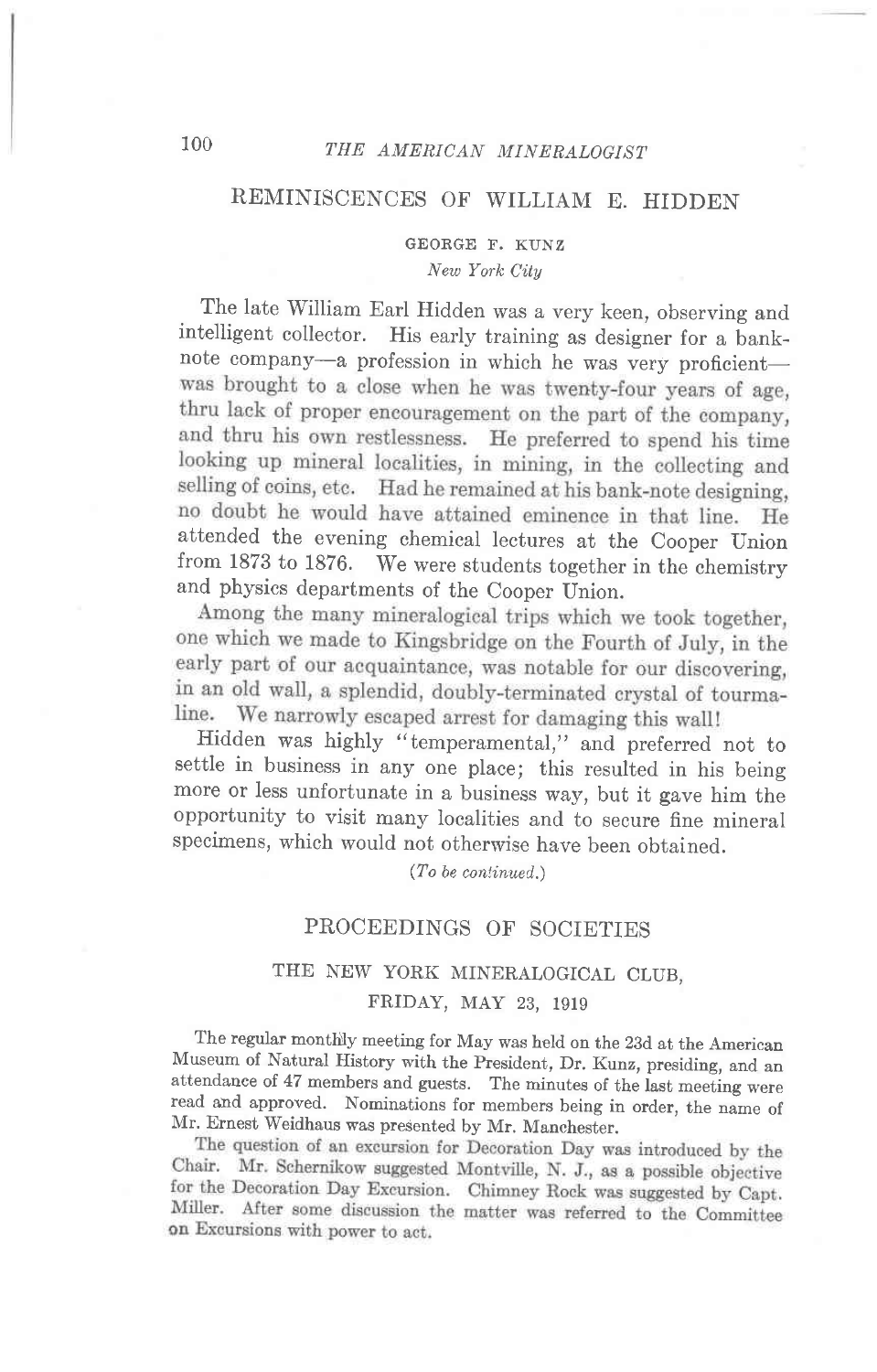As bearing upon the paper announced for the evening Mr. J. P. Wintringham drew attention to the interference figure given by a variety of isomorphous mixed crystals of the tartrates of sodium and potassium with sodium and ammonium. He stated that one set of refractive indices gave  $\alpha = 1.490$ ,  $\beta = 1.491$  and  $\gamma = 1.493$ , corresponding to a very low double refraction, 0.003. These indices change very rapidly with the color; with red the optic plane is parallel to (010) and the optic angle has a value of  $2 E = 35^{\circ}$ . On passing successively thru the spectrum this angle diminishes until 2 E becomes zero for some color near yellow, giving to the interference figure a uniaxial aspect. On progressing further thru the spectrum,  $2 \text{ E}$  again increases, but in a direction nearly at right angles to its former direction, that is, it is now parallel to (100); and at the blue end of the spectrum the value of 2 E becomes 41°. This type of dispersion occurs in a few other rhombic crystals, but is not so distihct or so extensive as in this instance. Dr. Francis D. Dodge, who prepared the crystals, called attention to the fact that the directions of the two optic planes do not appear to be exactly at right angles, but about 5° from a right angle. Mr. Wintringham stated that this anomaly could hardly be explained by the assumption that the crystals were not accurately cut.

Biographical sketches of Dr. Carl Adolph Hintze, Sir William Crookes and Dr. Max Bauer were read by Dr. Kunz, who in addition to furnishing some highly interesting personal reminiscences of these recently deceased distinguished scientists, exhibited autographed copies of their works and autograph letters from them.

Dr. Kunz then introduced the speaker of the evening, Mr. A. McL. Nicolson, of the Research Laboratory of the Western Electric Co., who read a paper of great interest, originality and value, on: ."Speaking Crystals, a development of the physical property, piezo-electricity."

In comparing piezo-electricity with the somewhat better known property, pyro-electricity, Mr. Nicolson gave a short history of the related phenomena, beginning with Haiiy's experiments on calcite, and touching on the relation established by J. and P. Curie, between pyro- and piezo-electricity. He noted how electrification takes place when the pressure, which is brought to bear upon a crystal exhibiting the phenomenon, is changed, either increased or decreased. IIe showed that when electricity is impressed upon a crystal exhibiting piezo-electricity, a deformation takes place in the atomic structure.

Mr. Nicolson then briefly traced the experimental work of the Research Laboratory of the Western Electric Co. in relation to piezo-electric phenomena and showed how, starting with the historic experiments upon quartz and tourmaline, the Laboratory had extended their work to include crystals of certain artificial salts. It was necessary, in as much as the phenomena are confinecl to crystals belonging to rather unsymmetrical classes, to choose artificial salts producing crystals of this type. In this connection the tartrate of sodium and potassium, known as rochelle salt, produced by far the best results. Mr. Nicolson then described the production of these crystals from a nucleus or seed crys'tal grown by the application of a rapid temperature gradient. He stated that it was necessary to desiccate the crystals by immersing them in alcohol, and brought out the very interesting fact that in the desiccated crystal there is a re-distribution of the electrical charges. The